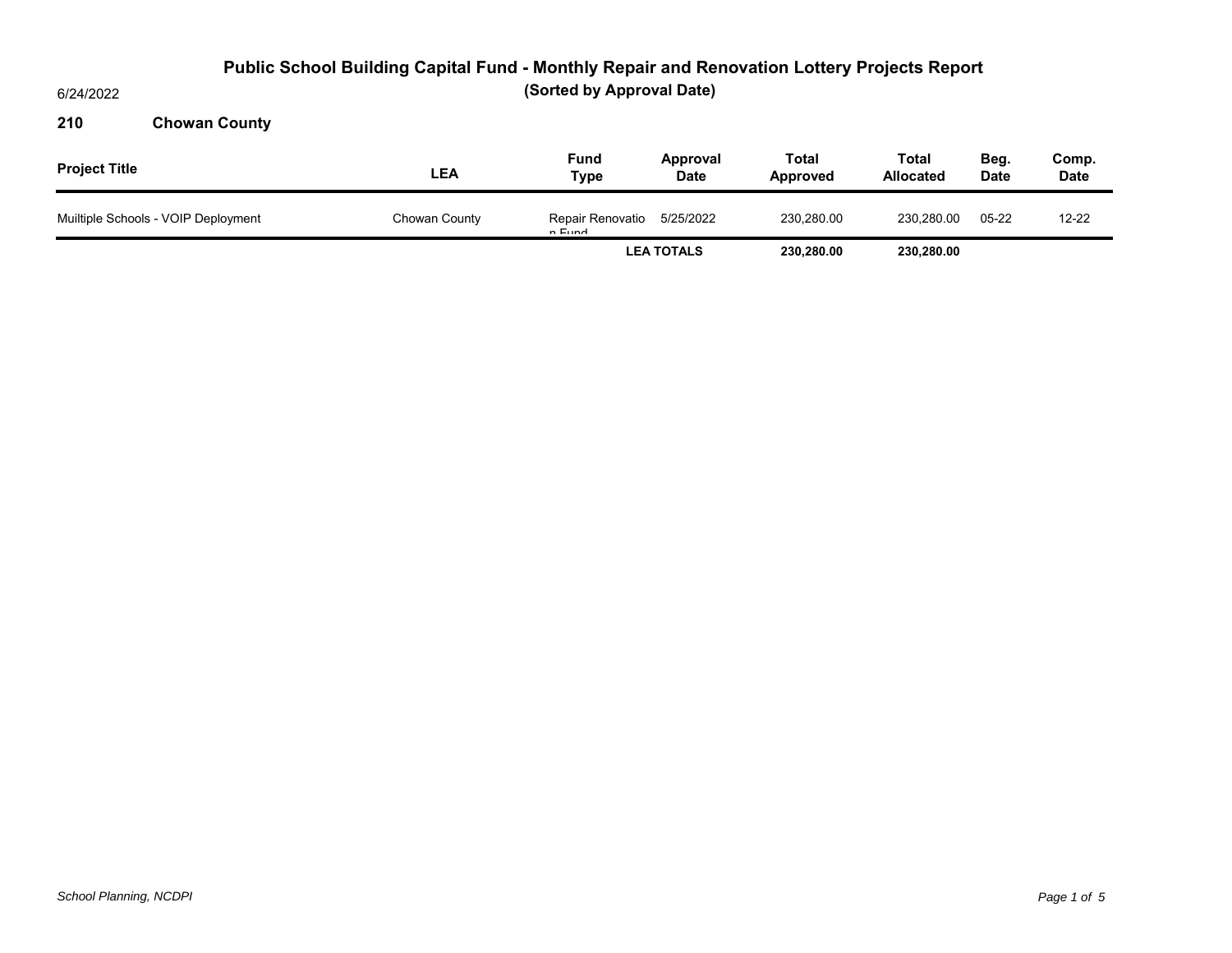6/24/2022

### **220 Clay County**

| <b>Project Title</b>                                               | LEA         | <b>Fund</b><br>Type        | Approval<br><b>Date</b> | Total<br>Approved | Total<br><b>Allocated</b> | Beg.<br><b>Date</b> | Comp.<br><b>Date</b> |
|--------------------------------------------------------------------|-------------|----------------------------|-------------------------|-------------------|---------------------------|---------------------|----------------------|
| Hayesville MS-HS Campus - HVAC upgrade - Vocational<br><b>Bldg</b> | Clay County | Repair Renovatio<br>n Eund | 4/28/2022               | 21.464.00         | 21.464.00                 | 04-22               | 06-22                |
| Hayesville HS - Interior painting                                  | Clay County | Repair Renovatio<br>n Eund | 4/28/2022               | 80.000.00         | 80.000.00                 | 06-22               | 08-22                |
|                                                                    |             | <b>LEA TOTALS</b>          |                         | 101.464.00        | 101.464.00                |                     |                      |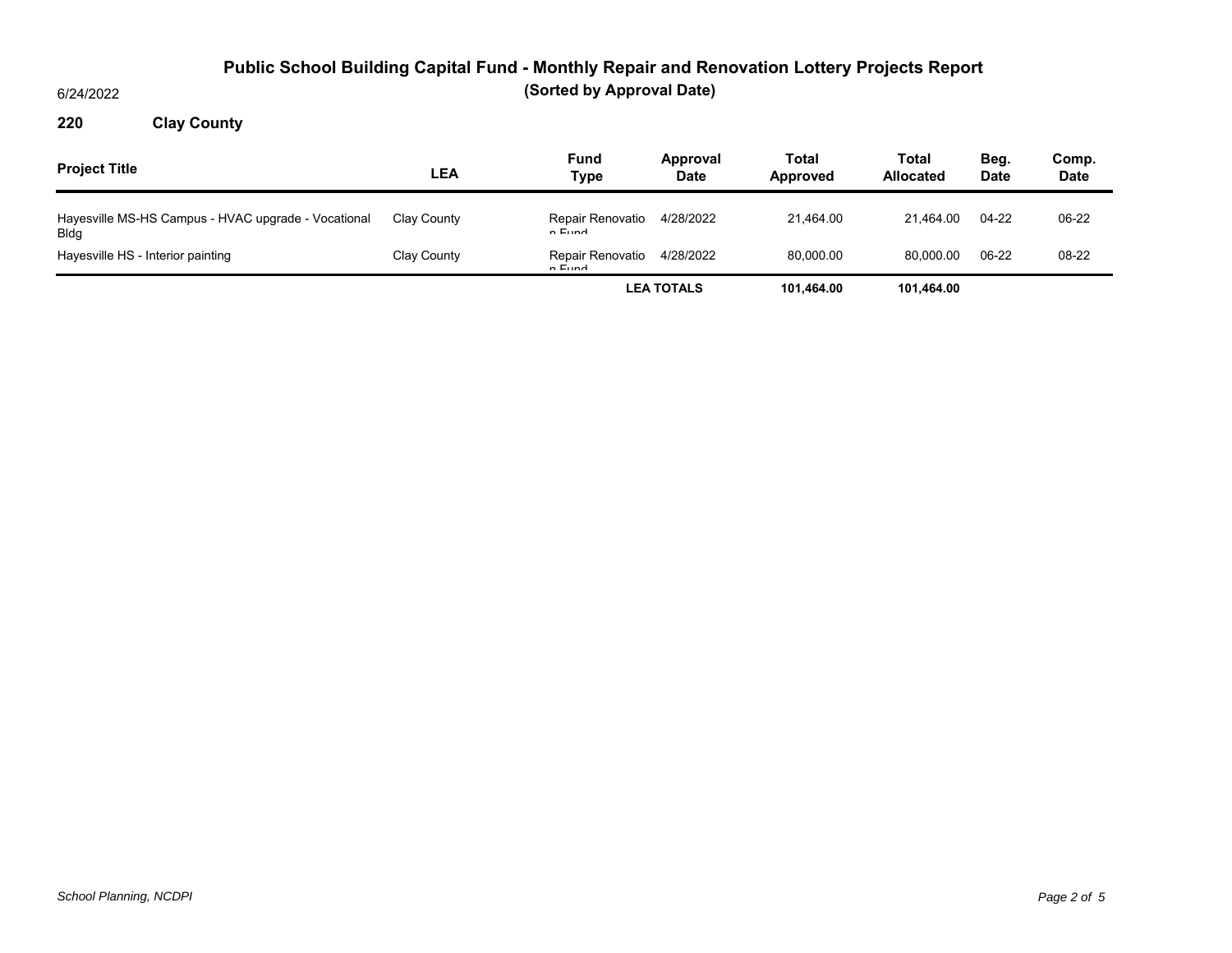6/24/2022

### **290 Davidson County**

| <b>Project Title</b>                                             | LEA             | <b>Fund</b><br>Type        | Approval<br><b>Date</b> | Total<br><b>Approved</b> | <b>Total</b><br><b>Allocated</b> | Beg.<br><b>Date</b> | Comp.<br><b>Date</b> |
|------------------------------------------------------------------|-----------------|----------------------------|-------------------------|--------------------------|----------------------------------|---------------------|----------------------|
| East Davidson HS - Media Ctr Roof Replacement -<br><b>DESIGN</b> | Davidson County | Repair Renovatio<br>n Eund | 4/28/2022               | 24.500.00                | 24.500.00                        | 04-22               | 06-22                |
|                                                                  |                 | <b>LEA TOTALS</b>          |                         | 24.500.00                | 24,500.00                        |                     |                      |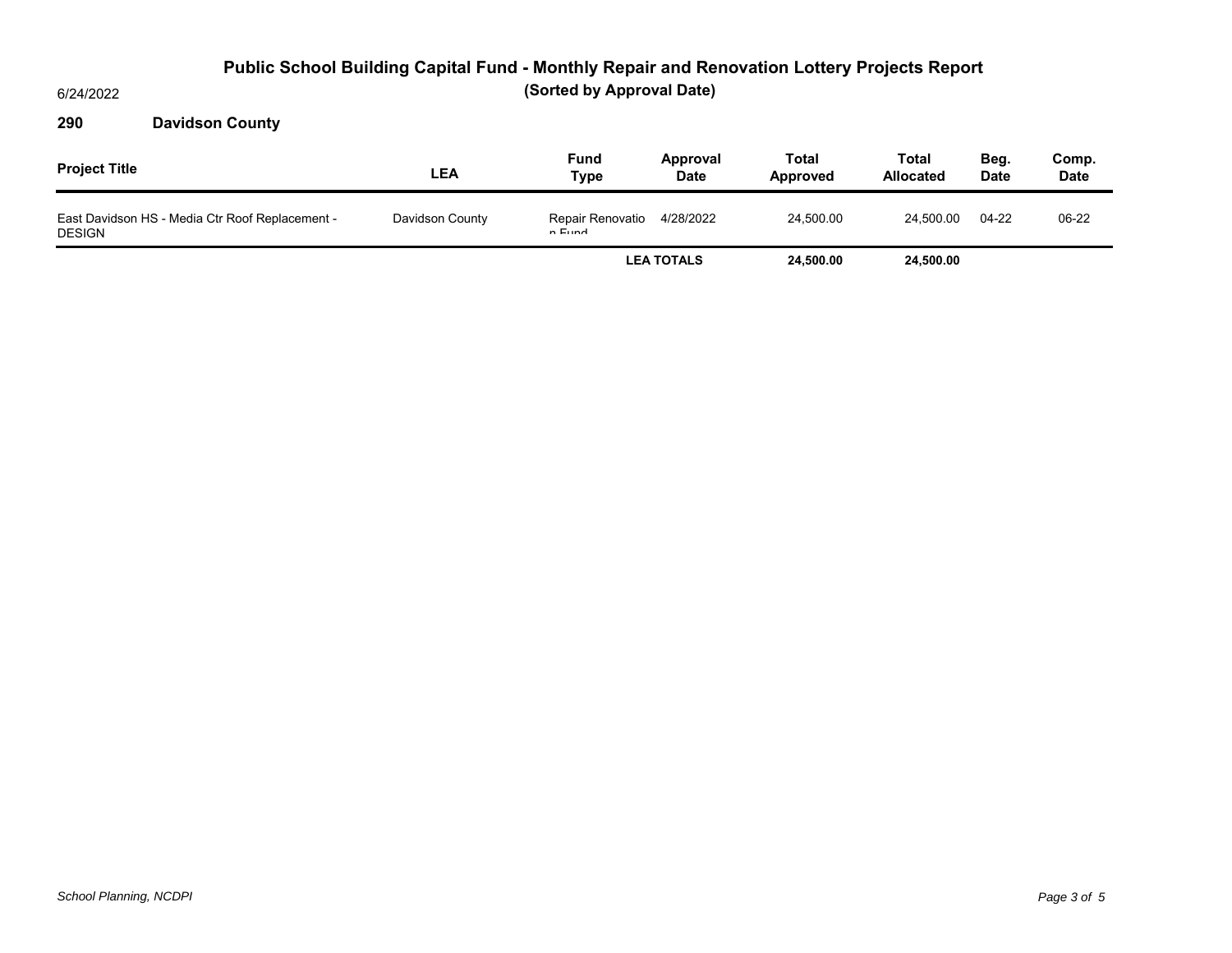6/24/2022

### **550 Lincoln County**

| <b>Project Title</b>                       | LEA            | Fund<br>Type               | Approval<br><b>Date</b> | Total<br>Approved | Total<br><b>Allocated</b> | Beg.<br><b>Date</b> | Comp.<br><b>Date</b> |
|--------------------------------------------|----------------|----------------------------|-------------------------|-------------------|---------------------------|---------------------|----------------------|
| S Ray Lowder ES - HVAC Control Replacement | Lincoln County | Repair Renovatio<br>n Eund | 6/24/2022               | 115.175.00        | 115.175.00                | 06-22               | $12 - 22$            |
| GE Massey ES - HVAC Control Replacement    | Lincoln County | Repair Renovatio<br>n Eund | 6/24/2022               | 115.175.00        | 115.175.00                | 06-22               | $12 - 22$            |
|                                            |                | <b>LEA TOTALS</b>          |                         | 230.350.00        | 230.350.00                |                     |                      |